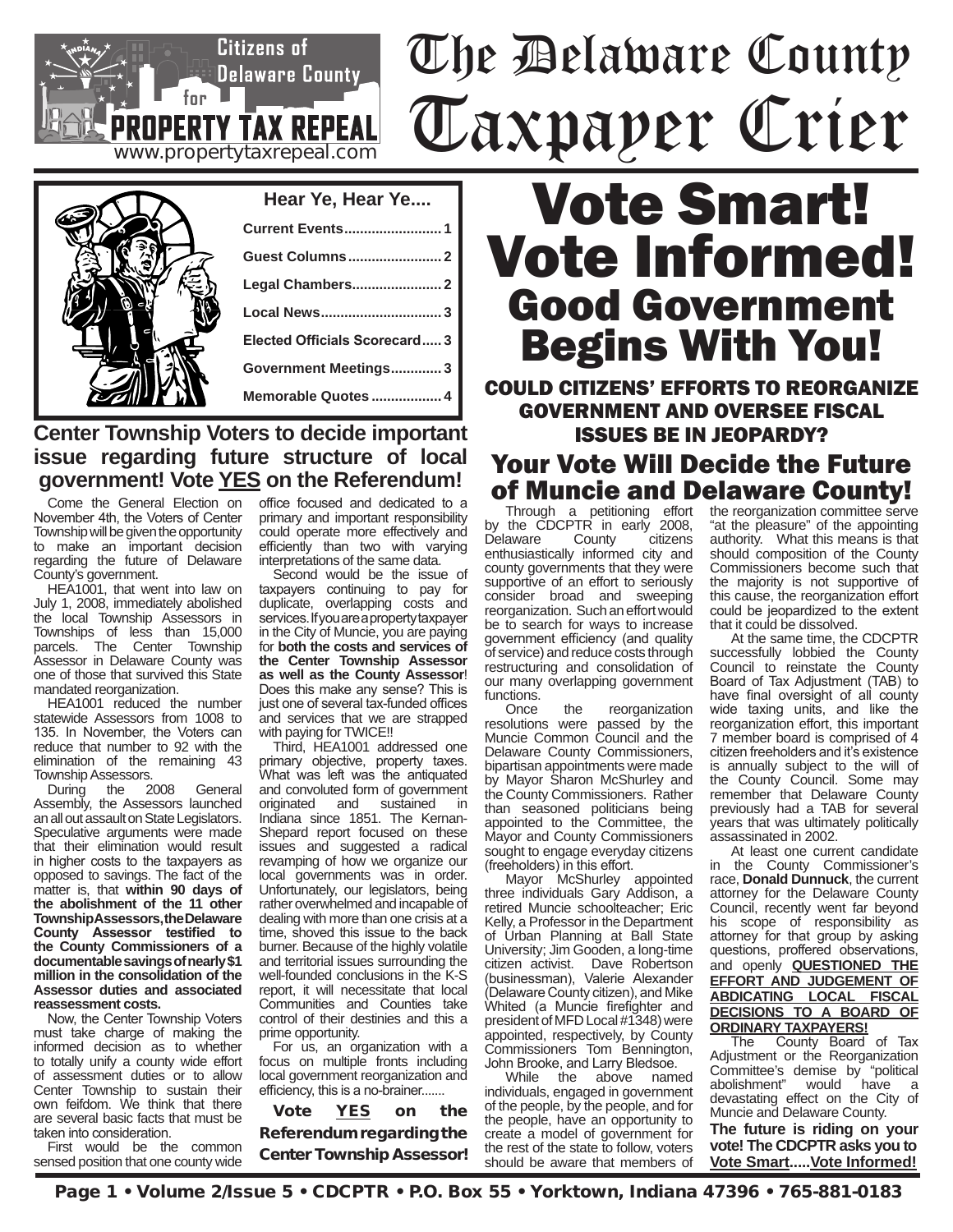# The Delaware County Taxpayer Crier

### Vote the Person! • Not the Party! *Good Government Begins With You!* Your Vote Can Be The Difference!

**Does the candidate you are considering voting for support the reduction of local government inefficiencies and spending by the elimination or consolidation of multiple layers of bureaucracy?**

**Will the candidate you are considering electing maintain an office of transparency and accountability?**

**Do you believe the candidate that you support will continue to effectively respond to the public's inputs and concerns once he/she is elected?**

**Has your candidate of choice been forthright, fully disclosed their plans for this community and effectively answered your questions and concerns during the course of his/her campaign?**

**Will your candidate reject the practices of nepotism and cronyism and appoint only qualified individuals to departments and positions?**

#### **Kernan-Shepard organization engages the CDCPTR in discussions on Government reform**

The CDCPTR has recently been engaged with the statewide organization.....MySmartGov.org

The report from a panel of government and policy all-stars recommending dramatic changes in Indiana local government was sidelined last December when it hit an immovable object: property taxes.

Overhauling the state's property tax system overshadowed the 2008 General Assembly, leaving no time for a second major issue. But the report remains worthy of serious consideration, and a formidable group of advocates has coalesced to revive interest in the recommendations.

Some of the 27 recommendations of the Kernan-Shepard report include:

 • Establish a single-person elected county chief executive.

 • Establish a single legislative body for county government.

• Transfer the duties of the county<br>auditor, treasurer, recorder, treasurer, assessor, surveyor, sheriff and coroner to the county executive.

 • Create a county wide body to oversee the provision of all public safety services.

 • Consolidate emergency public safety dispatch by county or multicounty region.

 • Transfer the responsibility for all funding of the state's trial court system to the state.

 • Transfer the responsibility for administering the duties of township government to the county executive.

 • Allow the City Council to appoint the city clerk in larger cities.

As the 2009 Indiana General Assembly reports back to work watch for much more on this issue.

#### **CDCPTR reinstates televised coverage of Muncie City Council Meetings!!**

The CDCPTR surmounted ALL "excuses" for not broadcasting certain government meetings by sponsoring and locating resources to bring the City's video and sound equipment back on line and broadcasting the City Council's monthly meetings on the Public Access channel (channel 60).

The City Council meetings had historically been routinely televised, but for reasons yet to be revealed, the broadcasts had ceased for the past several years.

Consequently, public insight into the City Council's business was rendered to either personal attendance or local newspaper coverage that more often than not has fallen short of being comprehensive save and except occasional headline producing issues.

The current broadcast schedule provides for 3 airings per week:

Tuesday @ 1:00 pm Thursday @ 5:00 pm Sunday @ 9:30 pm

## Legal Chambers: TAB: Our final defense against **Legal Chambers:** local government spending?

As previously reported, the CDCPTR was instrumental in getting the Delaware County Board of Tax Adjustment, also known as the TAB, reinstated this past April.

Few probably know exactly what this board, consisting of 3 elected officials and 4 freeholders (nonelected citizens) is charged to do.

The TAB is organized under *IC 6-1.1-29:*

*Membership*

 *Sec. 1. Except as provided in section 9 of this chapter, each county shall have a county board of tax adjustment composed of seven (7) members. The members of the county board of tax adjustment shall be selected as follows:*

 *(1) The county fiscal body shall appoint a member of the body to serve as a member of the county board of tax adjustment.*

*(2) Either the executive of the largest city in the county or a public official of any city in the county appointed by that executive shall serve as a member of the board. However, if there is no incorporated city in the county, the fiscal body of the largest incorporated town of the county shall appoint a member of the body to serve as a member of the county board of tax adjustment.*

*(3) The governing body of the school corporation, located entirely or partially within the county, which has the greatest taxable valuation of any school corporation of the county shall appoint a member of the governing body to serve as a member of the county board of tax adjustment.*

*(4) The remaining four (4) members of the county board of tax adjustment must be residents of the county and freeholders and shall be appointed by the board of commissioners of the county.*

 Once organized, the TAB executes its duties in accordance with *IC 6-1.1-17-6:*

 *Sec. 6. (a) The county board of tax adjustment shall review the budget, tax rate, and tax levy of each political subdivision filed with the county auditor under section 5 or 5.6 of this chapter. The board shall revise or reduce, but not increase, any budget, tax rate, or tax levy in order:*

*(1) to limit the tax rate to the maximum amount permitted under IC 6-1.1-18; and*

*(2) to limit the budget to the amount of revenue to be available in the ensuing budget year for the political subdivision.*

*(b) The county board of tax adjustment shall make a revision or reduction in a political subdivision's budget only with respect to the total*  *amounts budgeted for each office or department within each of the major budget classifications prescribed by the state board of accounts.*

*(c) When the county board of tax adjustment makes a revision or reduction in a budget, tax rate, or tax levy, it shall file with the county auditor a written order which indicates the action taken. If the board reduces the budget, it shall also indicate the reason for the reduction in the order. The chairman of the county board shall sign the order.*

Take special note of the bold, underlined areas of the laws. The first thing of note is that the TAB is REQUIRED by law other than one exception we'll comment on later. The second and probably most important acknowledgment is the function and capacity of the Board. All county wide taxing unit's budgets must pass in front of this board and it has the unqualified authority consider revisions and reductions with regards to each budget. **And, yes, that includes the Library, the Schools, MITS and the Muncie Sanitary District!**

Got a problem with the \$300,000.00 of "blue sky" that the MCS threw into their budget for Tax Warrant interest?....file your objection with the TAB. Got an issue with the 2% across the board raises the county employees received while all the City employees held the line on their salaries?....let the TAB know. How about the 2.2% raises within the Sanitary District?...well... you now have a local and hopefully compassionate ear to bend.

**But here's the "kicker" folks....**

*IC 6-1.1-29-9; County board of tax adjustment; procedures for abolishing; effect*

 *Sec. 9. (a) A county council may adopt an ordinance to abolish the county board of tax adjustment.....*

So maybe the million dollar (literally) question is are we going to have a County Council next year that is taxpayer friendly to the extent of continuing to embrace this very important local budget supervision? Or will we repeat history only to see our future determined by the "Powers That Be" in Indianapolis.

The CDCPTR has worked really hard to get the TAB reinstated and therefore strongly believe in its potential benefit to our County and Communities. **We're asking you, the Voter, to look really hard as to who you're going to vote for in the County Council race and cast your vote for the candidates that will continue to support the County Board of Tax Adjustment's continued existence.**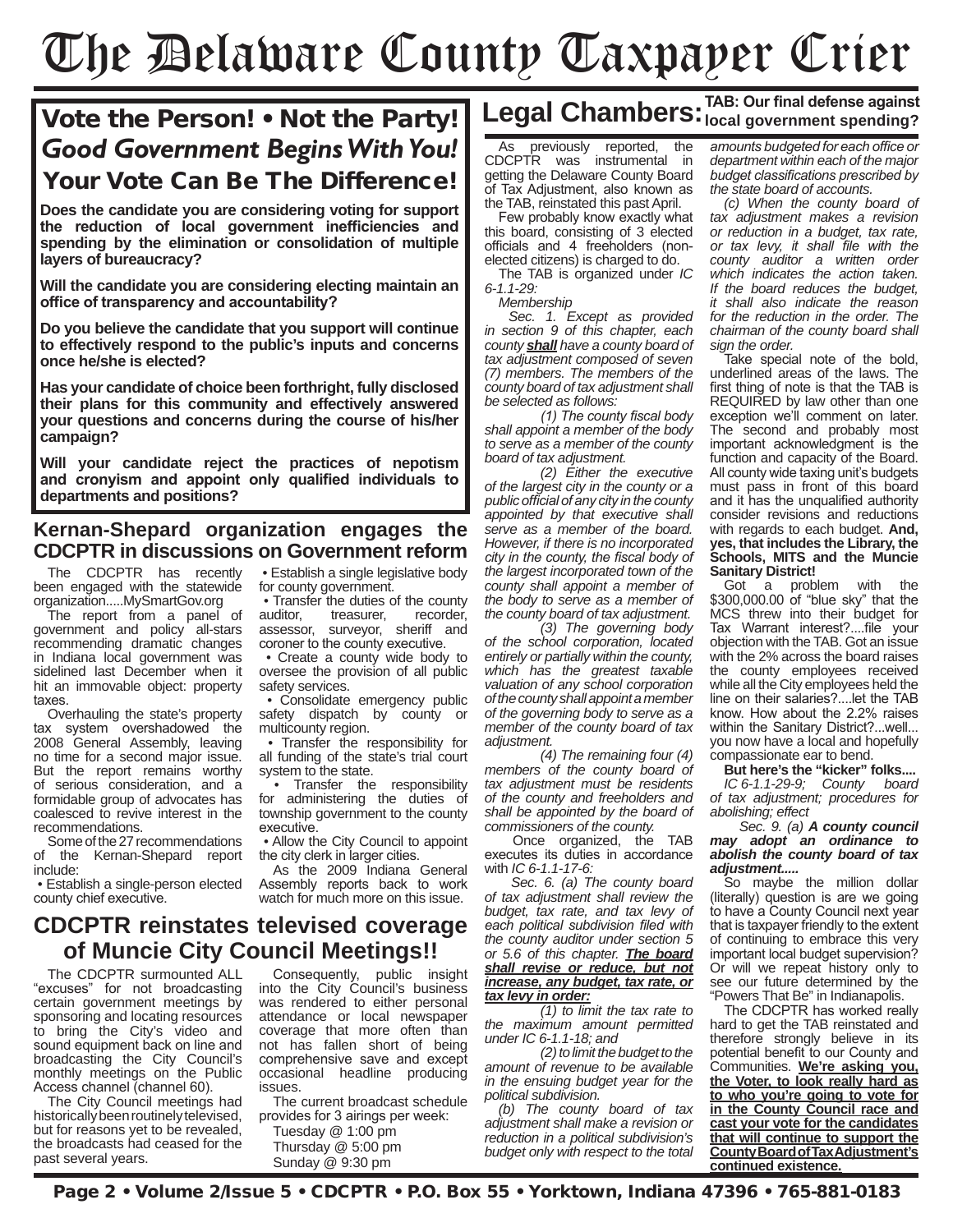# The Delaware County Taxpayer Crier



## **MARK YOUR CALENDARS!!! CDCPTR's 2008 General Election Candidate Forum is scheduled for October 30, 2008 at the Cornerstone Center for the Arts! You won't want miss this one!**

Once again the Citizens of Delaware County for Property Tax Repeal is hosting a Candidate Forum for the 2008 General Elections. Like last municipal elections of last Fall and the primary elections of this Spring, the CDCPTR will bring together the local political candidates for one final gathering before the voters decide upon the future officials elected to represent them.

In the same fashion of previous CDCPTR forums, moderator Larry Riley will be there to engage the candidates in comprehensive discussions specifically relevant to the difficult issues of our Communities, County and State.

ALL candidates on the November Ballot have been invited to attend and will be introduced and given an opportunity to speak to those in attendance even if they're not on the formal agenda. Hope to see you there!

### **Important Government Meetings Schedule**

Please plan on attending at least some of these meetings! Cut this schedule out and place it where you can't forget!

Monday, 10/20/08 @ 6:30 pm: Del. Co. Commissioners Meeting Cowan Schools Building Cowan, Indiana

Tuesday, 10/28/08 @ 9:00 am: Delaware County Council Meeting Commissioners Court, Room 309 County Building, Muncie, IN

Tuesday, 10/28/08 @ 6:30 pm: Muncie Schools Board Meeting MCS Administration Building 2501 N. Oakwood Avenue, Muncie, IN

Monday, 11/3/08 @ 9:30 am: Del. Co. Commissioners Meeting Commissioners Court, Room 309 County Building, Muncie, IN

Monday, 11/3/08 @ 7:30 pm: Muncie City Council Meeting (Public meetings and special meetings may begin earlier) City Hall Courtroom Muncie City Hall

Tuesday, 11/11/08 @ 6:30 pm: Muncie Schools Board Meeting MCS Administration Building 2501 N. Oakwood Avenue, Muncie, IN

Monday, 11/17/08 @ 9:30 am: Del. Co. Commissioners Meeting Commissioners Court, Room 309 County Building, Muncie, IN

Tuesday, 11/25/08 @ 9:00 am: Delaware County Council Meeting Commissioners Court, Room 309 County Building, Muncie, IN

Tuesday, 11/25/08 @ 6:30 pm: Muncie Schools Board Meeting MCS Administration Building 2501 N. Oakwood Avenue, Muncie, IN

Monday, 12/1/08 @ 9:30 am: Del. Co. Commissioners Meeting Commissioners Court, Room 309 County Building, Muncie, IN

Monday, 12/1/08 @ 7:30 pm: Muncie City Council Meeting (Public meetings and special meetings may begin earlier) City Hall Courtroom Muncie City Hall

Tuesday, 12/9/08 @ 9:00 am: Delaware County Council Meeting Commissioners Court, Room 309 County Building, Muncie, IN

Tuesday, 12/9/08 @ 6:30 pm: Muncie Schools Board Meeting MCS Administration Building 2501 N. Oakwood Avenue, Muncie, IN

Monday, 12/15/08 @ 6:30 pm: Del. Co. Commissioners Meeting Albany Town Hall Albany, IN

Tuesday, 12/23/08 @ 6:30 pm: Muncie Schools Board Meeting MCS Administration Building 2501 N. Oakwood Avenue, Muncie, IN

Monday, 1/5/09 @ 9:30 am: Del. Co. Commissioners Meeting Commissioners Court, Room 309 County Building, Muncie, IN